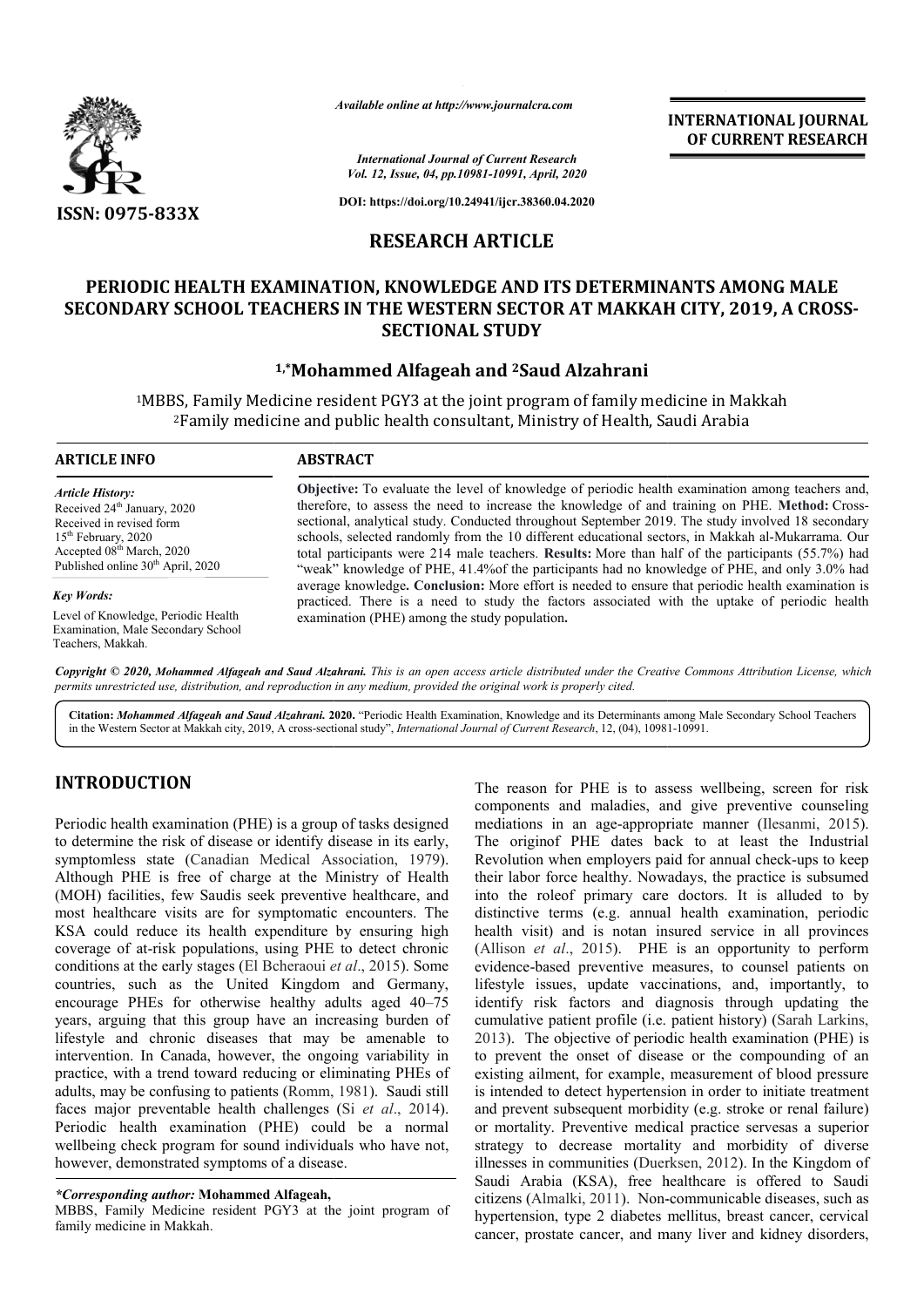can be diagnosed with periodic health examination. One of the objectives of PHE is to teach patients about behavioral patterns and environmental exposures that pose risks of future illnesses (Culica *et al*., 2002). Preventive services, being one of the cornerstones of primary health care, help to check the risky practices of healthy people, provide opportunity for early diagnosis and treatment of existing diseases, and forestall lasting harms of incessant sicknesses. These essential targets are accomplished through PHE, the procedures of which are set by different national and international guidelines (Albaloushi, 20151). Periodic health examination (PHE) opens the door to assessment of health status, especially for older adults because they are more susceptible to chronic diseases, establishes physician-patient relationship, and reduces the need for health consultations (Aydın *et al*., 2017). Screening tests are used to determine whether an asymptomatic individual has an undetected disease or condition. Screening is currently used in many contexts, including in blood pressure monitoring to identify hypertension, in prostate-specific antigen measurement to detect signs of prostate cancer, and in colonoscopy; many of the tests are marketed directly to the patient. The two primary objectives of a good screening program are:

- Detection of disease at a stage when treatment is more effective than it would be after the patient develops signs and symptoms, and
- Identification of risk factors that increase the likelihood of developing the disease and use of this knowledge to prevent or reduce the incidence of the disease by modifying the risk factors(Herman, 2006). A study conducted in 2014 showed that the top ten nations with higher predominance of diabetes were Tokelau (37.5%), Combined States of Micronesia (35%), Marshall Islands (34.9%), Kiribati (28.8%), Cook Islands (25.7%), Vanuatu (24%), Saudi Arabia (23.9%), Nauru (23.3%), Kuwait (23.1%), and Qatar (22.9%). Therefore, Saudi Arabia is among the top ten countries of the world with the highest prevalence of diabetes (if we assume that the data has not changed much since). The World Health Organization (WHO) has reported that Saudi Arabia ranks second-highest in the Middle East (Sun *et al*., 2014).

Moreover, through PHE a few communicable diseases such as hepatitis B could be detected early. Thus, PHE plays a crucial part in keeping human resources healthy and productive. Furthermore, the objectives of periodic health examination areto evaluate health status, screen for risk factors and diseases, and provide preventive counseling interventions in an age-appropriate manner. The goal of screening is to prevent the onset of disease or the worsening of an existing disease. For example, measurement of blood pressure is intended to detect hypertension so as to initiate treatment and prevent subsequent morbidity (e.g., stroke or renal failure) or mortality (Naeem, 2015). Colorectal cancer has been the commonest cancer among men, and the third commonest among ladies, since 2002 in Saudi Arabia (Vilibic-Cavlek *et al*., 2014). A study done in Riyadh found that most respondents accepted that screening for colon cancer shouldstart at the onset of the symptoms (42.9%) (Alsanea, 2015). Among Saudis, hypertension and pre-hypertension prevalence are 15.2% and 40.6% respectively. The chances of hypertension in men increase with age, weight, diabetes, and hypercholesterolemia (Zubaidi *et al*., 2015).

Periodic health examination (PHE) is a form of preventive medicine; it is a useful practice for the promotion of health in the community. Creating awareness for PHE, positively influencing PHE practice, and mitigating factors that prevent its practice in our communities will help in promoting its prevalence among individuals (El Bcheraoui *et al*., 2014). The burden of the common chronic, preventable disease and their serious outcomes make this particular topic enormously essential to evaluate. Therefore, there is need to improve the services of family medicine physicians concerned with the promotion of health. Schoolteachers act as role models for future generations and their beliefs and attitudes indirectly affect the younger generations. As family physicians, prevention and promotion of health are some of the cornerstones, thus investing in this topic fulfills the researcher's aim.

This study is aiming to evaluate the level of knowledge of periodic health examination among teachers, and, therefore, to assess the need to increase the knowledge of and training on PHE. It's main objectives are:

- To measure the level of knowledge of periodic health examination among male secondary school teachers in the western sector of Makkah city in 2019.
- To identify the determinants of the level of knowledge of periodic health examination among male secondary school teachers in the western sector of Makkah city in 2019.

# **METHODOLOGY**

This is a cross-sectional, analytical study- self funded- was conducted through September 2019 in Makkah al-Mukarramah, the holy capital of KSA and Muslims' holiest city on earth , which has a large number of different nationalities and different cultures. There are fifty-six secondary schools in Makkah city. The study was conducted in eighteen of these secondary schools, all of which are located in the western sector of the city. This study population comprised only male secondary school teachers in the western sector of Makkah city. Includes all male teachers working at secondary schools inthe western sector of Makkah city, as well as members of the school administration staff who were once teachers, all nationalities, and different degrees of qualification. Those on assignments outside the western sector and teachers unavailable during the meeting time were excluded. Sample size is calculated according to the Ministry of Education in Makkah, the number of teachers who worked in secondary schools in the western sector during the study period was 479. As far as research efforts could go, there was no available data on the level of knowledge of PHE among teachers as at the time of the study. For this reason, the researcher used 50%, moreover, based upon a confidence level of 95% and a margin of error of 5%. The sample size as calculated using the Raosoft calculator was214 teachers, which was increased by 10% to overcome the non-respondents using simple randomization between eighteen secondary schools to pick the number of schools in the western sector needed to produce the sample size, according to the number of teachers in each school**.** A self-administered questionnaire was used to collect data. The questionnaire included a section for sociodemographic data, a checklist of the level of knowledge of PHE, and measuring scales. The researcher formulated and had the questionnaire reviewed and validated by two family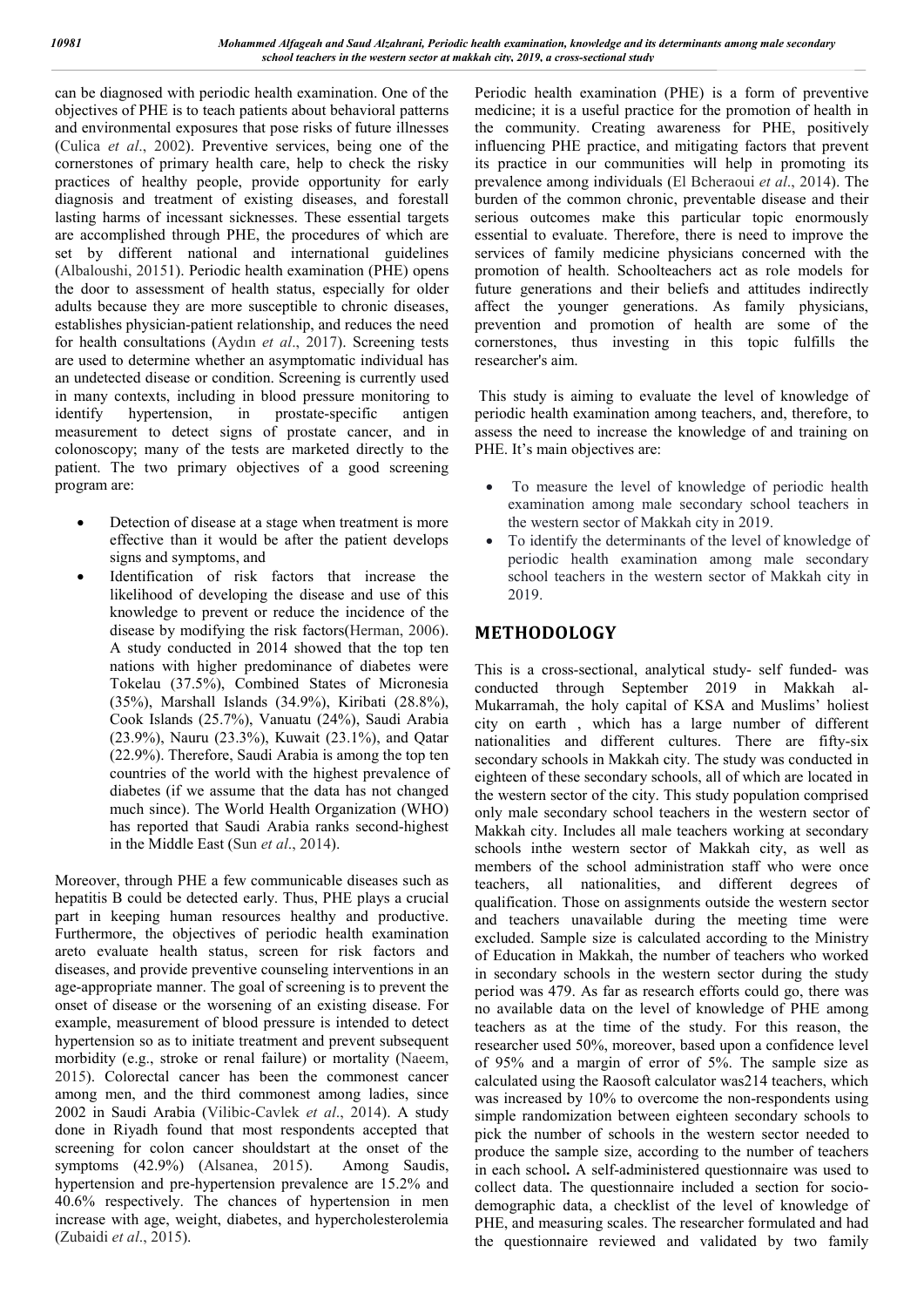medicine consultants. Then, the researcher personally visited each school with the questionnaires during breakfast break time, having received approval of the higher authorities. With the permission of the director of each school, the researcher assembled all the available teachers in the meeting room, where a short introduction on the research and its importance were presented. Afterward, the questionnaires were distributed among the teachers. The response rate was low; to boost it, more schools were added out of the eighteen schools by simple randomization. The teachers who were unavailable at the time of the meeting were excluded from the study, according to the exclusion criteria. Each week was allotted to three schools depending on the number of schools included. The level of knowledge and perception of PHE considered as dependent variables whereas age, specialty, nationality, education, occupation and income considered as independent variables:

The researcher used the Statistical Program for Social Sciences (SPSS) software 23.0 for data entry and analysis. Necessary statistical tests such as chi-square test, t-test, and other appropriate tests were used. A p-value of less than 0.05 was adopted for statistical significance. The questionnaire was applied to 10% of the sample size across the male secondary schools in the western sector of Makkah city for the pilot study.

## **RESULTS**

The study included 214 participant teachers, out of the invited 203. Table 1 shows the socio-demographic details of the respondents*.* It can be seen from the table that 38.4% of participants were aged between 40 and 50, while 32.0% were aged<40.Further, the majority of participants were married (95.6%), while a very small fraction (4.4%) were single.44.3%of the teachers earned monthly income in the range of15000 to20000 SR, while 41.9% earned<15000.Concerning the relevant qualifications, most of the participants (85.2%) had Bachelor's degrees in education, while 14.8% had postgraduate degrees. The majority of the teachers(97.5%) were resident in Makkah, while the percentage of those who lived outside of Makkah was2.5%.

Most of the participants (45.3%)chose "Scheduled visits to the family physician by healthy people for early screening of common diseases and prevention". The response, "Scheduled visits to the family physician by healthy people, based on age and risk factors present, for early screening, prevention and early detection of diseases" was chosen by28.1% of the teachers, and the answer "I do not know" was given by 14.3%.

Majority of the participants(73.9%) did not undergo periodic examination, while the rest (26.1%) claimed they underwent periodic examination. Of those that underwent periodic examination, 52.8% were examined in health care centers of the Ministry of Health (52.8), while 35.8% underwent their periodic examination in hospitals of the Ministry of Health. Regarding being aware of the existence of the periodic examination program at the Ministry of Health, the study results show that well over half of the participants (78.3%) were not aware, while the percentage of those who were aware was 21.7%. Of those who were aware of the program, 40.9% got to know through social media, 25.0% through relatives who worked in the medical field, 15.9% through their doctors, and 25.0% through awareness campaigns.

Of those who were not aware, 80.5% claimed they did not know since there were no awareness campaigns for the program, 42.8% because they had no proper education about the program, and 27.8% because they got "no appointments for regular medical examination." Most of the participants (98.0%) had no medical insurance, while a meagre 2% claimed to have. On the specialty of the doctor whose responsibility it is to provide periodic health examination, 63.5% thought that family doctors were saddled with that responsibility, 25.6% thought it was the responsibility of doctors of public health and society, and 21.7% considered it the responsibility of general practitioners. The majority of our participants were not smokers (71.9 %), 21.2% were smokers, and 6.9% used to smoke but had quit smoking. Of the number that smoked, 39.5% smoked 10 to 20 cigarettes per day, 32.6% smoked less than 10 cigarettes per day, 23.3% smoked 21 to 30 cigarettes per day, and 4.7% smoked over 30 cigarettes per day. As for when they usually smoked the first cigarette each day, 34.9% of the smokers did more than 61 minutes after waking from sleep each morning, 27.9% smoked their first 31 to 60 minutes after waking up, 23.3% within 5 minutes of waking, and 14.0% between 6 and 30 minutes of waking up. Half of those who had quit smoking (50%) did less than 5 years ago, 21.4% did 6 to 10 years ago, 21.4% did 11 to 15 years ago, and 7.1 % stopped smoking over 16 years ago. From the table above, 28.6% of the teachers had been diagnosed with high blood pressure, 21.2% with diabetes, 13.3% with obesity, and 9.4% with other diseases. Regarding the participants' family history of cancer, most of them claimed they came from families with no history of cancer (83.3%), while a positive family history of cancer was admitted by 10.3% of them, while 6.4% were "not sure" if their family had any history of cancer. The majority of the participants had not calculated their BMI in the past year (68.5%), while 31.5% had. Most of the participants had not measured their waist circumference in the last five years (82.3%), while only 17.7% had. About half (50.2%)of the participants had not been screened for blood lipids profile (fats, cholesterol, triglycerides) in the past five years, while 49.8% had checked their blood lipids profile during the same time range. Slightly over half of the participants had had their blood pressure measured in the past six months (53.2%), 17.7% had had the blood pressure measured in the last 1 to 2 years, and 12.3% were not sure the last time they had it measured.

Most of the participants had not been vaccinated against the flu in the past year (74.4%), 20.7% had, and 4.9% were not sure if they were vaccinated. Most of the participants had not got tetanus vaccination in the past 10 years (67.5%), only a paltry 3.0% had got the vaccination in the same time interval, and 28.6% could not say if they had or not. Most of the participants had not got the hepatitis B vaccination (63.1%), 9.9% had got the vaccination, and 27.1% were not sure if they got the vaccination. Again, most of the participants had not got the pneumococcal vaccination (72.9%), a very few (2.5%) had, and24.6% were not sure if they had got the pneumococcal vaccination or not. As for completing all vaccinations according to the Ministry of Health schedule, the majority of participants got all vaccinations according to the schedule (54.2%), 22.2%did not complete the vaccination schedule, and 23.6% were not sure whether they completed the schedule or not. Most of the participants had not been screened for depression (82.8%), very few participants had been screened for depression (4.9%), and12.3% were not sure if they had been screened for depression or not.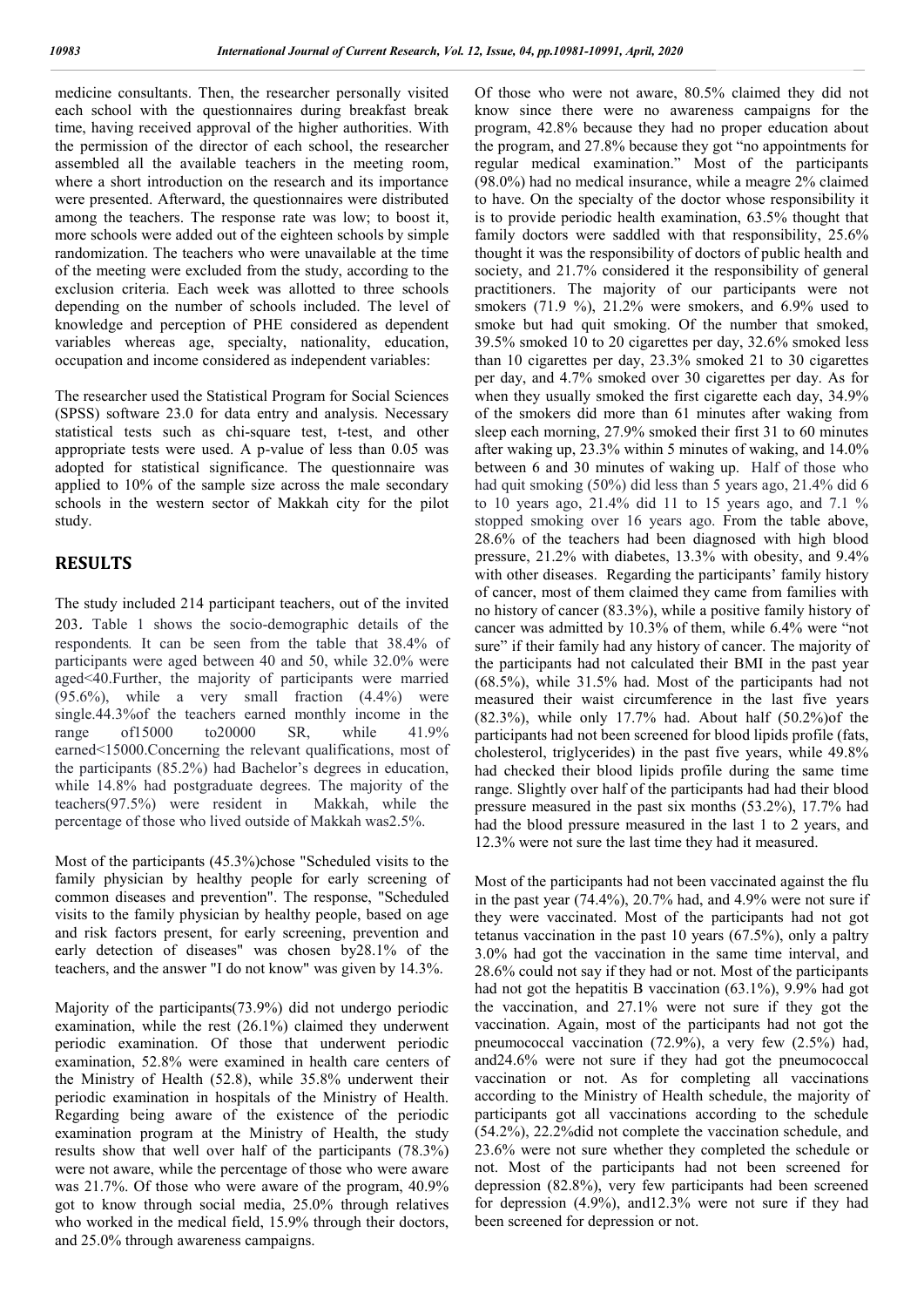### **Table 1 2019Socio-demographic characteristics of secondary school teachers of the western sector of Makkah**

|                    | N   | $\frac{0}{0}$ |
|--------------------|-----|---------------|
| Age                |     |               |
| $<$ 40             | 65  | 32.0          |
| $40 - 50$          | 78  | 38.4          |
| >50                | 60  | 29.6          |
| Social status      |     |               |
| Single             | 9   | 4.4           |
| Married            | 194 | 95.6          |
| Income             |     |               |
| < 15000            | 85  | 41.9          |
| 15000-20000        | 90  | 44.3          |
| >20000             | 28  | 13.8          |
| Level of education |     |               |
| Bachelor's degree  | 173 | 85.2          |
| Postgraduate       | 30  | 14.8          |
| City of residence  |     |               |
| Makkah             | 198 | 97.5          |
| Out of Makkah      | 5   | 2.5           |

Table 1 shows the socio-demographic details of the respondents*.*

#### **Table 2 Knowledge of periodic health examination among secondary school teachers in western sector, Makkah in 2019**

| In your opinion, what is the appropriate definition of periodic medical examination?               |    | $\frac{0}{0}$ |
|----------------------------------------------------------------------------------------------------|----|---------------|
| Scheduled visits to the family physician by healthy people for early screening of common           | 92 | 45.3          |
| diseases and prevention.                                                                           |    |               |
| Scheduled visits to the family physician by healthy people, based on age and risk factors present, | 57 | 28.1          |
| for early screening, prevention and early detection of diseases.                                   |    |               |
| Scheduled visits to the health center for people with chronic diseases to ascertain their health.  | 25 | 12.3          |
| I don't know.                                                                                      | 29 | 14.3          |

## **Table 3. Data on PHE among secondary school teachers of the western sector of Makkah in 2019**

|                                                                                               | N   | $\frac{0}{0}$ |
|-----------------------------------------------------------------------------------------------|-----|---------------|
| Have you been examined periodically?                                                          |     |               |
| Yes                                                                                           | 53  | 26.1          |
| N <sub>0</sub>                                                                                | 150 | 73.9          |
| If yes, where was it done?                                                                    |     |               |
| Health center of the Ministry of Health.                                                      | 28  | 52.8          |
| Hospitals of the Ministry of Health.                                                          | 19  | 35.8          |
| Private medical center (e.g. private complexes and hospitals): specify                        | 5   | 9.4           |
| Other                                                                                         |     | 1.9           |
| Are you aware of the existence of the periodic examination program at the Ministry of Health? |     |               |
| Yes                                                                                           | 44  | 21.7          |
| N <sub>o</sub>                                                                                | 159 | 78.3          |
| If yes, please specify how you got to know of the program                                     |     |               |
| I have a relative who works in the medical field and educated me about the periodic           | 11  | 25.0          |
| medical examination.                                                                          |     |               |
| Through social media.                                                                         | 18  | 40.9          |
| Through awareness campaigns.                                                                  | 11  | 25.0          |
| I was educated by my doctor.                                                                  | 7   | 15.9          |
| Other.                                                                                        | 2   | 4.5           |
| If no, please specify the reasons                                                             |     |               |
| I did not get proper education.                                                               | 68  | 42.8          |
| There are no campaigns to create awareness for theprogram.                                    | 128 | 80.5          |
| There are no appointments for regular medical examination.                                    | 44  | 27.8          |
| Other.                                                                                        |     | 0.6           |

**Table 4Data on medical insuranceamong secondary school teachers of the western sector of Makkah in 2019**

|                                                                                        | N   | $\frac{0}{0}$ |
|----------------------------------------------------------------------------------------|-----|---------------|
| Do you have medical insurance?                                                         |     |               |
| Yes                                                                                    | 4   | 2.0           |
| No                                                                                     | 199 | 98.0          |
| In your opinion, which doctor is responsible for providing periodic health examination |     |               |
| Internal Medicine                                                                      | 35  | 17.2          |
| Family doctor                                                                          | 129 | 63.5          |
| General practitioner                                                                   | 44  | 21.7          |
| Doctor of Public Health and Society                                                    | 52  | 25.6          |
| Others                                                                                 |     | 1.0           |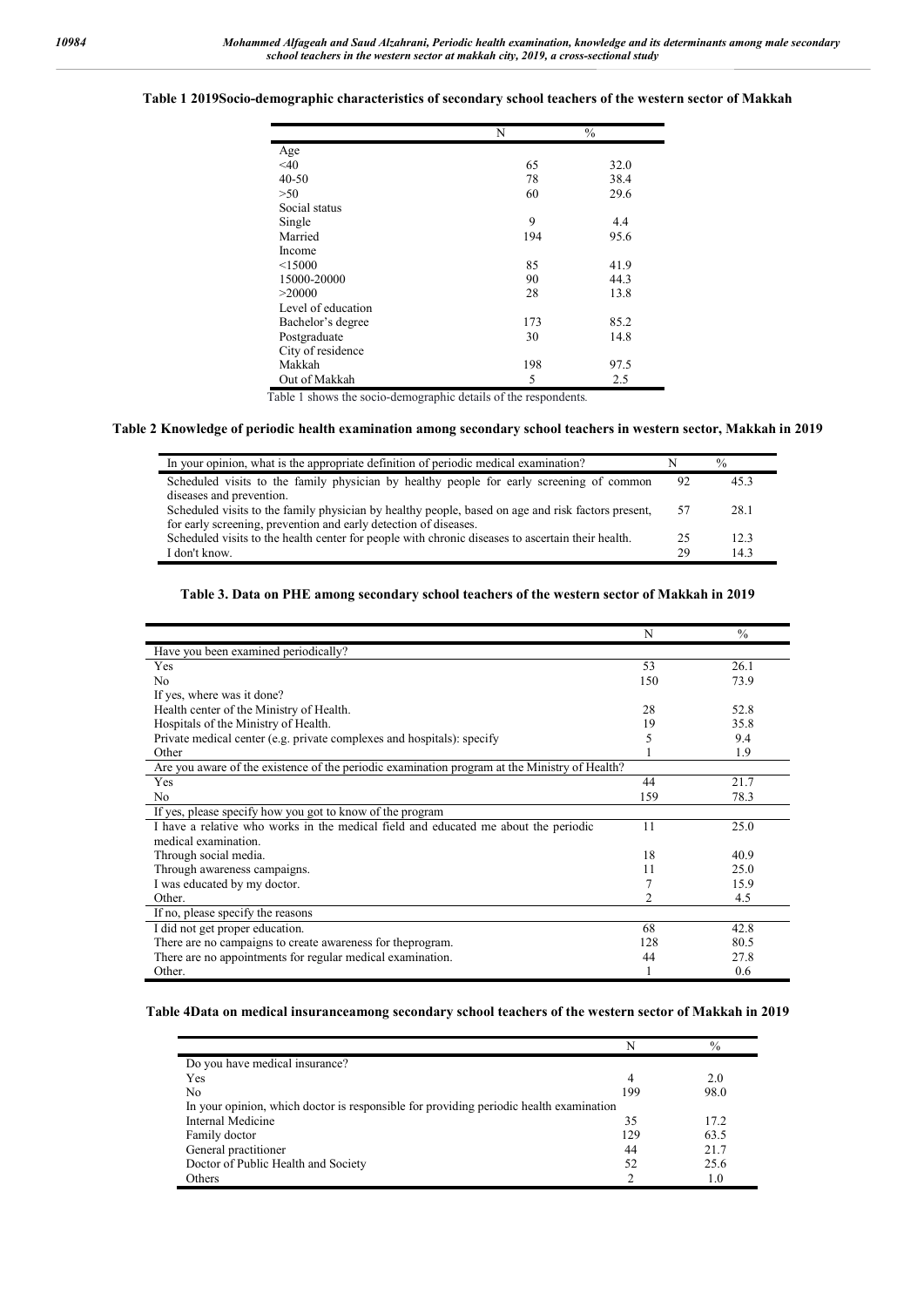|                                                                                                     | N   | $\frac{0}{0}$ |  |
|-----------------------------------------------------------------------------------------------------|-----|---------------|--|
| Do you smoke?                                                                                       |     |               |  |
| Yes                                                                                                 | 43  | 21.2          |  |
| Never                                                                                               | 146 | 71.9          |  |
| Used to but has quit smoking                                                                        | 14  | 6.9           |  |
| If yes, how many cigarettes a day?                                                                  |     |               |  |
| Less than ten $(\leq 10)$                                                                           | 14  | 32.6          |  |
| $10-20.$                                                                                            | 17  | 39.5          |  |
| $21 - 30.$                                                                                          | 10  | 23.3          |  |
| More than thirty $($ >30)                                                                           | 2   | 4.7           |  |
| When do you usually take the first cigarette from the time you wake up from sleep in the morning?   |     |               |  |
| Within 5 minutes from when I wake up                                                                | 10  | 23.3          |  |
| 6 to 30 minutes from when I wakeup.                                                                 | 6   | 14.0          |  |
| 31 to 60 minutes from when I wakeup.                                                                | 12  | 27.9          |  |
| More than 61 minutes from when I wakeup.                                                            | 15  | 34.9          |  |
| If your response is "Used to but has quit smoking," please how many years ago did you stop smoking? |     |               |  |
| Less than 5 years                                                                                   |     | 50.0          |  |
| 6 to 10 years                                                                                       |     | 21.4          |  |
| 11 to 15 years                                                                                      |     | 21.4          |  |
| More than 16 years                                                                                  |     | 7.1           |  |

## **Table 5. Data on smoking among secondary school teachers of the western sector of Makkah in 2019**

## **Table 6. Chronic disease data among secondary school teachers of the western sector of Makkah in 2019**

|                                                                                                            | N                | $\frac{0}{0}$ |  |
|------------------------------------------------------------------------------------------------------------|------------------|---------------|--|
| Have you been diagnosed with one of the following diseases?                                                |                  |               |  |
| High blood pressure                                                                                        | 58               | 28.6          |  |
| <b>Diabetes</b>                                                                                            | 43               | 21.2          |  |
| Kidney disease                                                                                             | 3                | 1.5           |  |
| Cancer, if any. Please specify the diagnosis                                                               | $\boldsymbol{0}$ | 0.0           |  |
| Heart problems such as angina                                                                              |                  | 0.5           |  |
| Diseases of the nervous system such as a stroke in the brain                                               | $\boldsymbol{0}$ | 0.0           |  |
| Obesity                                                                                                    | 27               | 13.3          |  |
| Immune deficiency                                                                                          | $\theta$         | 0.0           |  |
| Other                                                                                                      | 19               | 9.4           |  |
| Is there anyone in your family who has cancer?                                                             |                  |               |  |
| Yes                                                                                                        | 21               | 10.3          |  |
| N <sub>0</sub>                                                                                             | 169              | 83.3          |  |
| Not sure                                                                                                   | 13               | 6.4           |  |
| Was BMI (weight / height <sup>2</sup> ) calculated last year?                                              |                  |               |  |
| Yes                                                                                                        | 64               | 31.5          |  |
| N <sub>o</sub>                                                                                             | 139              | 68.5          |  |
| Have you measured your waist circumference in the last five years?                                         |                  |               |  |
| Yes                                                                                                        | 36               | 17.7          |  |
| N <sub>o</sub>                                                                                             | 167              | 82.3          |  |
| Have you ever checked your blood lipids profile (fats, cholesterol, triglycerides) in the past five years? |                  |               |  |
| Yes                                                                                                        | 101              | 49.8          |  |
| No                                                                                                         | 102              | 50.2          |  |
| When last did you measure your blood pressure?                                                             |                  |               |  |
| Over the past six months.                                                                                  | 108              | 53.2          |  |
| Within 1-2 years.                                                                                          | 36               | 17.7          |  |
| More than two years ago                                                                                    | 15               | 7.4           |  |
| Never.                                                                                                     | 19               | 9.4           |  |
| I am not sure.                                                                                             | 25               | 12.3          |  |

## **Table 7. Data about the vaccination status ofsecondary school teachers of the western sector of Makkah in 2019**

|                                                                                                | N   | $\frac{0}{0}$ |
|------------------------------------------------------------------------------------------------|-----|---------------|
| Did you get the flu vaccine last year?                                                         |     |               |
| Yes                                                                                            | 42  | 20.7          |
| No                                                                                             | 151 | 74.4          |
| Not sure                                                                                       | 10  | 4.9           |
| Have you had a tetanus vaccine in the past 10 years?                                           |     |               |
| Yes                                                                                            | 6   | 3.0           |
| No                                                                                             | 139 | 68.5          |
| Not sure                                                                                       | 58  | 28.6          |
| Have you got the hepatitis B vaccine?                                                          |     |               |
| Yes                                                                                            | 20  | 9.9           |
| No                                                                                             | 128 | 63.1          |
| Not sure                                                                                       | 55  | 27.1          |
| Have you got the pneumonia vaccine?                                                            |     |               |
| Yes                                                                                            | 5   | 2.5           |
| No                                                                                             | 148 | 72.9          |
| Not sure                                                                                       | 50  | 24.6          |
| Have all vaccinations been completed according to the Ministry of Health vaccination schedule? |     |               |
| Yes                                                                                            | 110 | 54.2          |
| No                                                                                             | 45  | 22.2          |
| Not sure                                                                                       | 48  | 23.6          |
| Have you ever been screened for depression?                                                    |     |               |
| Yes                                                                                            | 10  | 4.9           |
| No                                                                                             | 168 | 82.8          |
| Not sure                                                                                       | 25  | 12.3          |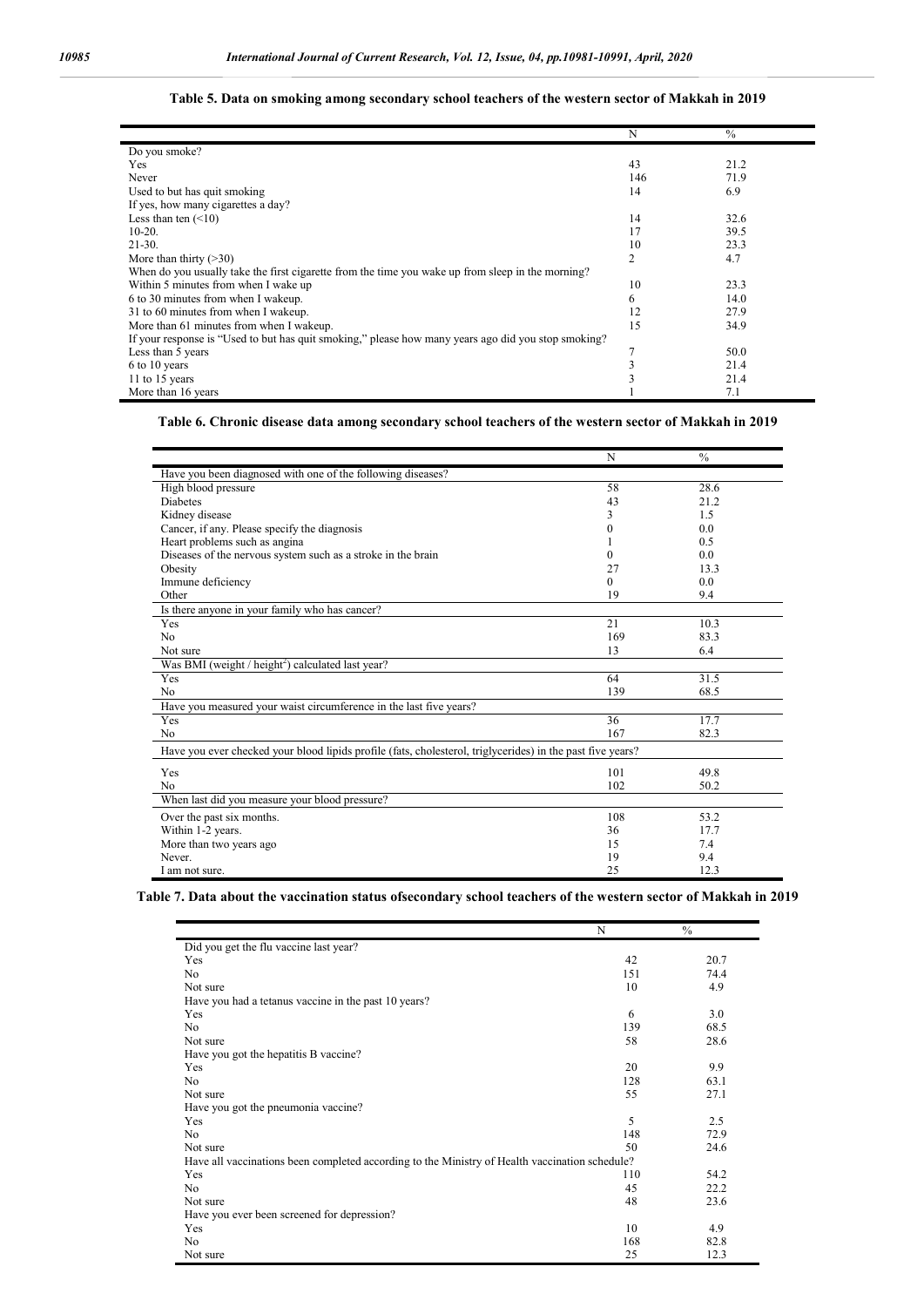|                                                                                                         | $\mathbf N$    | $\frac{0}{0}$ |
|---------------------------------------------------------------------------------------------------------|----------------|---------------|
| How often do you need to measure your weight and calculate BMI if you are healthy?                      |                |               |
| Once a month                                                                                            | 45             | 22.2          |
| Every 3 years                                                                                           | 17             | 8.4           |
| Every six months                                                                                        | 66             | 32.5          |
| Every five years                                                                                        | 2              | 1.0           |
| I don't know                                                                                            | 73             | 36.0          |
| In your opinion, at what age do you need to begin to measure your weight and calculateyour BMI?         |                |               |
| $18-29$ years                                                                                           | 56             | 27.6          |
| $30-34$ years                                                                                           | 22             | 10.8          |
| 35-39 years                                                                                             | 16             | 7.9           |
| $40-44$ years                                                                                           | 40             | 19.7          |
| 45-49 years                                                                                             | 6              | 3.0           |
| $50-54$ years                                                                                           | $\sqrt{2}$     | 1.0           |
| 55-59 years                                                                                             | $\frac{2}{3}$  | 1.0           |
| 55-59 years                                                                                             |                | 1.5           |
| I don't know                                                                                            | 56             | 27.6          |
| In your opinion, at what age do you need to start measuring your blood sugar levels if you are healthy? |                |               |
| $18-29$ years                                                                                           | 35             | 17.2          |
| $30-34$ years                                                                                           | 30             | 14.8          |
| 35-39 years                                                                                             | 25             | 12.3          |
| $40-44$ years                                                                                           | 46             | 22.7          |
| $45-49$ years                                                                                           | 13             | 6.4           |
| $50-54$ years                                                                                           | 5              | 2.5           |
| 55-59 years                                                                                             | $\overline{c}$ | 1.0           |
| 55-59 years                                                                                             | $\overline{2}$ | 1.0           |
| I don't know                                                                                            | 45             | 22.2          |
| How often do you need to measure your blood sugar if you are healthy?                                   |                |               |
| Once a month                                                                                            | 47             | 23.2          |
| Every six months                                                                                        | 76             | 37.4          |
| Every 3-5 years                                                                                         | 11             | 5.4           |
| More than five years                                                                                    | 5              | 2.5           |
| I don't know                                                                                            | 64             | 31.5          |

### **Table 8Level of knowledge of PHE among secondary school teachers of the western sector of Makkah in 2019**

**Table 10. Level of knowledge of PHE among secondary school teachers of the western sector of Makkah in 2019**

|                                                                                                   | N              | $\frac{0}{0}$ |
|---------------------------------------------------------------------------------------------------|----------------|---------------|
| In your opinion, at what age should you start regular colonoscopy if you are healthy?             |                |               |
| $18-29$ years                                                                                     | 16             | 7.9           |
| $30-34$ years                                                                                     | 20             | 9.9           |
| 35-39 years                                                                                       | 22             | 10.8          |
| $40-44$ years                                                                                     | 39             | 19.2          |
| $45-49$ years                                                                                     | 12             | 5.9           |
| $50-54$ years                                                                                     | $\tau$         | 3.4           |
| 55-59 years                                                                                       | $\mathfrak{Z}$ | 1.5           |
| 55-59 years                                                                                       | $\overline{2}$ | 1.0           |
| I don't know                                                                                      | 82             | 40.4          |
| How often should you go for colonoscopy if you are healthy?                                       |                |               |
| Once a month                                                                                      | 13             | 6.4           |
| Every six months                                                                                  | 52             | 25.6          |
| Every year                                                                                        | 34             | 16.7          |
| Every 10 years                                                                                    | 12             | 5.9           |
| I don't know                                                                                      | 92             | 45.3          |
| In your opinion, at what age should you start a regular CT scan of the lung if you were a smoker? |                |               |
| $18-29$ years                                                                                     | 26             | 12.8          |
| $30-34$ years                                                                                     | 23             | 11.3          |
| 35-39 years                                                                                       | 18             | 8.9           |
| $40-44$ years                                                                                     | 30             | 14.8          |
| 45-49 years                                                                                       | 8              | 3.9           |
| $50-54$ years                                                                                     | $\mathbf{1}$   | 0.5           |
| 55-59 years                                                                                       | 3              | 1.5           |
| I don't know                                                                                      | 94             | 46.3          |
| How often should you have a lung CT scan if you smoked?                                           |                |               |
| Once a month                                                                                      | 21             | 10.3          |
| Every six months                                                                                  | 38             | 18.7          |
| Every year                                                                                        | 26             | 12.8          |
| Every 3-5 years                                                                                   | 13             | 6.4           |
| I don't know                                                                                      | 105            | 51.7          |

Regarding the correct time frequency to measure weight, height, and calculate BMI, 36.0%of the participants did not know the correct answer,32.5% got the correct answer ("every six months"), and 22.2% thought it should be "once a month".

As for the right age range to begin to regularly measure weight, height, and calculate BMI, 27.6%of the participants did not know,32.5% thought it should be 18-29 years, and 19.7% thought it should be 40-44 years.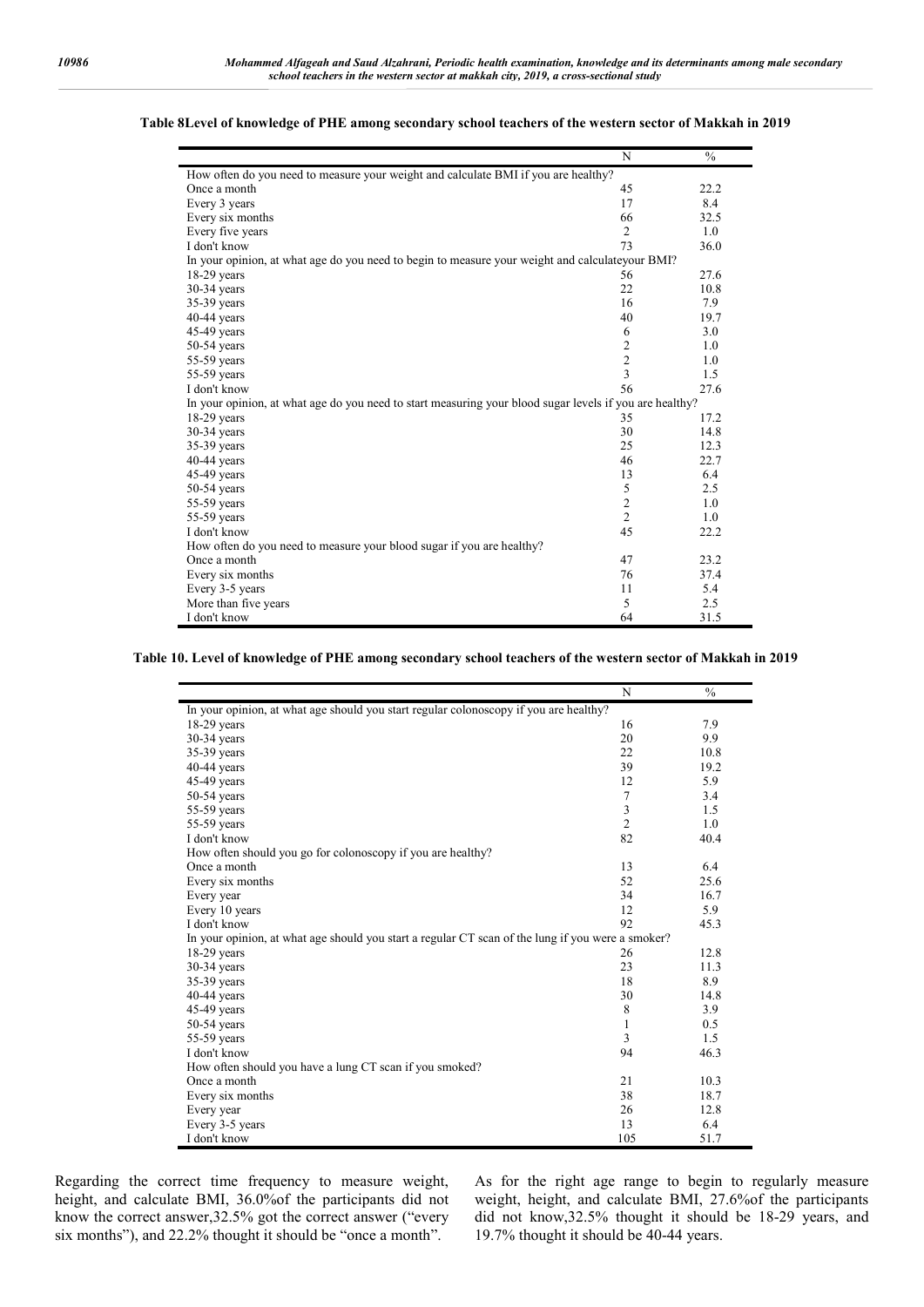#### **Table 11. Level of knowledge of PHE among secondary school teachers (aged 50 and above) of the western sector of Makkah in 2019**

|                                                                                  | N  | $\frac{0}{0}$ |
|----------------------------------------------------------------------------------|----|---------------|
| Have you noticed blood or any change in your stool color?                        |    |               |
| Yes                                                                              | 7  | 11.7          |
| N <sub>o</sub>                                                                   | 43 | 71.7          |
| Not sure                                                                         | 10 | 16.7          |
| Have you undergone colonoscopy in the past 10 years?                             |    |               |
| Yes                                                                              | 13 | 21.7          |
| N <sub>o</sub>                                                                   | 47 | 78.3          |
| If no, please specify the reason:                                                |    |               |
| I don't see the need.                                                            | 7  | 14.9          |
| I don't have time.                                                               | 5  | 10.6          |
| I'll do it as soon as possible (procrastination).                                | 6  | 12.8          |
| I donot have proper education                                                    | 23 | 48.9          |
| Other                                                                            | 6  | 12.8          |
| Haveyou gone for prostate surface antigen (PSA) blood test in the last one year? |    |               |
| Yes                                                                              | 5  | 8.3           |
| No                                                                               | 51 | 85.0          |
| Not sure                                                                         | 4  | 6.7           |

**Table 12. Level of knowledge of PHE among secondary school teachers of the western sector of Makkah in 2019**

| Knowledge      |                   |                  |       |  |
|----------------|-------------------|------------------|-------|--|
|                |                   | N                | $\%$  |  |
|                | No knowledge      | 84               | 41.4  |  |
| Weak knowledge |                   | 113              | 55.7  |  |
|                | Average knowledge | 6                | 3.0   |  |
|                | Total             | 203              | 100.0 |  |
| Score          | Range             | $0 - 5$          |       |  |
|                | $Mean \pm SD$     | $1.06 \pm 1.126$ |       |  |

**Table 13. The relation between level of knowledge of PHE and age among secondary school teachers of the western sector of Makkah in 2019**

|               |                | Knowledge    |                  |                   | Total  |
|---------------|----------------|--------------|------------------|-------------------|--------|
|               |                | No knowledge | "Weak" knowledge | Average knowledge |        |
| $<$ 40<br>Age | N              | 29           | 33               |                   | 65     |
|               | $\frac{0}{0}$  | 34.5%        | 29.2%            | 50.0%             | 32.0%  |
| $40 - 50$     | N              | 31           | 46               |                   | 78     |
|               | $\frac{0}{0}$  | 36.9%        | 40.7%            | 16.7%             | 38.4%  |
| >50           | N              | 24           | 34               | 2                 | 60     |
|               | $\%$           | 28.6%        | 30.1%            | 33.3%             | 29.6%  |
| Total         | N              | 84           | 113              | 6                 | 203    |
|               | $\frac{0}{0}$  | 100.0%       | 100.0%           | 100.0%            | 100.0% |
| Chi-square    | $\mathrm{X}^2$ |              | 2.174            |                   |        |
|               | P-value        |              | 0.704            |                   |        |

|                |         |               |              | Knowledge      |                   | Total  |
|----------------|---------|---------------|--------------|----------------|-------------------|--------|
|                |         |               | No knowledge | Weak knowledge | Average knowledge |        |
| Marital status | Single  | N             |              |                |                   |        |
|                |         | $\frac{0}{0}$ | 7.1%         | 2.7%           | $0.0\%$           | 4.4%   |
|                | Married | N             | 78           | 110            | 6                 | 194    |
|                |         | $\%$          | 92.9%        | 97.3%          | 100.0%            | 95.6%  |
| Total          |         | N             | 84           | 113            | 6                 | 203    |
|                |         | $\frac{0}{0}$ | 100.0%       | 100.0%         | 100.0%            | 100.0% |
| Chi-square     |         | $X^2$         | 2.761        |                |                   |        |
|                |         | P-value       |              | 0.251          |                   |        |

About 22.2%of the participants did not know the age range to begin measuring blood sugar levels even if they were healthy, 22.7% thought it should be40-44 years, 17.2% thought it should be 18-29 years,and14.8% chose the answer 30-34 years. Regarding the frequency with which they should measure their blood sugar level even if healthy, 31.5% of the participants did

not know, 37.4% answered "every six months", and 23.2% thought it should be once a month. Regarding the age range to start measuring blood pressure even if one were healthy, 25.1%of the participants did not know,23.2%of the participants chose the answer "40-44 years",16.7% thought it should be 18- 29 years,13.3% chose "30-34 years", and 11.3% went for "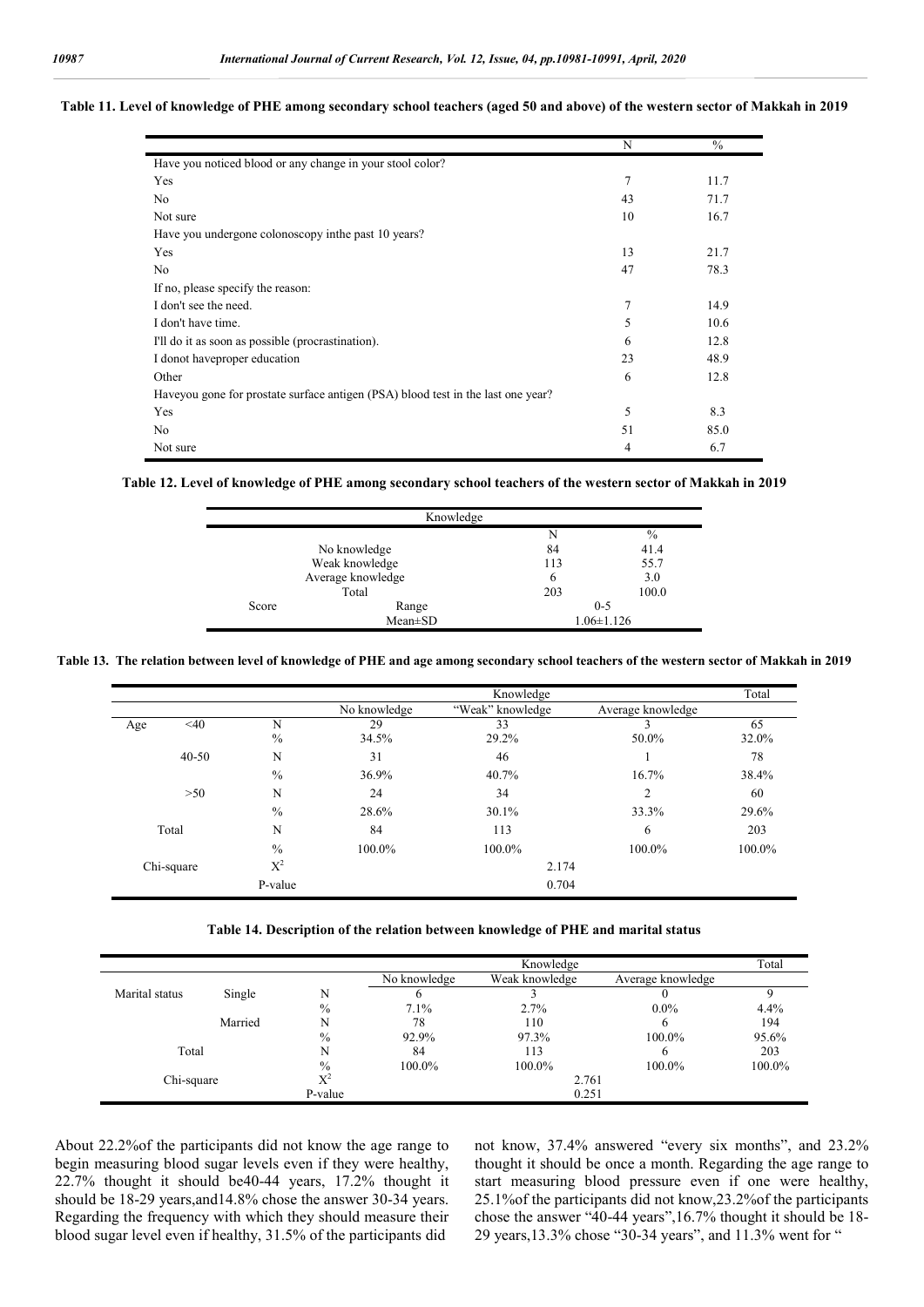## **Table 15. The relation between the level of knowledge of PHE and income among secondary school teachers of the western sector of Makkah in 2019**

|            |                   |                | Knowledge    |                |                   | Total  |
|------------|-------------------|----------------|--------------|----------------|-------------------|--------|
|            |                   |                | No knowledge | Weak knowledge | Average knowledge |        |
| Income     | Less than $15000$ | N              | 38           | 44             |                   | 85     |
|            | <b>SR</b>         | $\%$           | 45.2%        | 38.9%          | 50.0%             | 41.9%  |
|            | 15000-20000 SR    | N              | 36           | 53             |                   | 90     |
|            |                   | $\%$           | 42.9%        | 46.9%          | 16.7%             | 44.3%  |
|            | More than 20000   | N              | 10           | 16             |                   | 28     |
|            | <b>SR</b>         | $\%$           | 11.9%        | 14.2%          | 33.3%             | 13.8%  |
|            | Total             | N              | 84           | 113            |                   | 203    |
|            |                   | $\frac{0}{0}$  | 100.0%       | 100.0%         | 100.0%            | 100.0% |
| Chi-square |                   | $\mathrm{X}^2$ |              | 3.542          |                   |        |
|            |                   | P-value        |              |                | 0.472             |        |

### **Table 16. The relation between the level of knowledge of PHE and level of education among secondary school teachers of the western sector of Makkah in 2019**

|            |                 |               | Knowledge    |                |                   | Total  |
|------------|-----------------|---------------|--------------|----------------|-------------------|--------|
|            |                 |               | No knowledge | Weak knowledge | Average knowledge |        |
| Level of   | Bachelor degree | N             | 73           | 95             |                   | 173    |
| education  |                 | $\%$          | 86.9%        | 84.1%          | 83.3%             | 85.2%  |
|            | Postgraduate    | N             |              | 18             |                   | 30     |
|            |                 | $\frac{0}{0}$ | 13.1%        | 15.9%          | 16.7%             | 14.8%  |
|            | Total           | N             | 84           | 113            | b                 | 203    |
|            |                 | $\%$          | 100.0%       | 100.0%         | 100.0%            | 100.0% |
| Chi-square |                 | $X^2$         | 0.328        |                |                   |        |
|            |                 | P-value       |              | 0.849          |                   |        |

### **Table 17. The relation between the level of knowledge of PHE and city of residence among secondary school teachers of the western sector of the Makkah in 2019**

|                   |         |               |              | Knowledge      |                   | Total  |
|-------------------|---------|---------------|--------------|----------------|-------------------|--------|
|                   |         |               | No knowledge | Weak knowledge | Average knowledge |        |
| City of residence | Makkah  | N             | 81           | 111            | 6                 | 198    |
|                   |         | $\frac{0}{0}$ | 96.4%        | 98.2%          | 100.0%            | 97.5%  |
|                   | Outside | $\mathbf N$   | 3            | 2              | $\boldsymbol{0}$  | 5      |
|                   | Makkah  | $\frac{0}{0}$ | 3.6%         | 1.8%           | $0.0\%$           | 2.5%   |
| Total             |         | N             | 84           | 113            | 6                 | 203    |
|                   |         | $\frac{0}{0}$ | 100.0%       | 100.0%         | 100.0%            | 100.0% |
| Chi-square        |         | $X^2$         |              | 0.927          |                   |        |
|                   |         | P-value       |              | 0.629          |                   |        |



**Figure 1The relation between the level of knowledge of PHC and age among secondary school teachers of the western sector of Makkah in 2019**

j,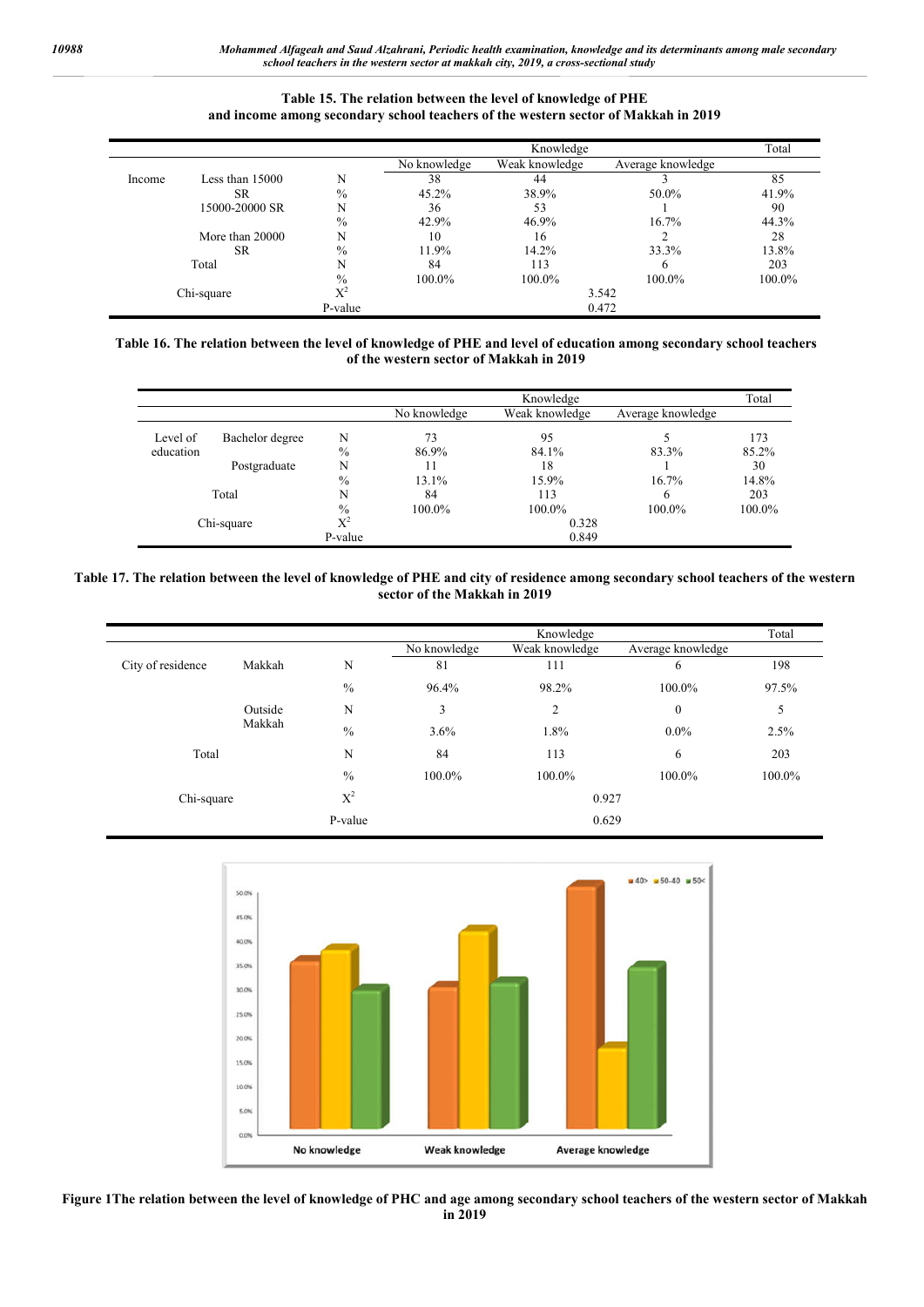

**Figure 2The relation between the level of knowledge of PHE and marital status among secondary school teachers of the western sector of Makkah in 2019.**



**Figure 3. The relation between the level of knowledge of PHE and income among secondary school teachers of the western sector of Makkah in 2019**



**Figure 4. The relation between the level of Knowledge on PHE and level of education among secondary school teachers of the western sector of Makkah in 2019.**



**Figure 5The relation between the level of knowledge of PHE and city of residence among secondary school teachers of western the sector of Makkah in 2019**

35-39 years". About how often they should measure their blood pressure even if they were healthy, 37.4%of the participants chose the answer "every six months",29.1% chose the answer "once a month", and 24.6% of the participants went for "I do not know". As for what age range one should start measuring their blood lipids values if one were healthy, 27.6% of the participants had no idea, 22.7%chose "40-44 years", 15.8% opted for "18-29 years",13.8% for "30-34 years",and11.3% for "35-39 years". Regarding how often blood lipids values should be measured even if one were healthy, 41.9% of the participants thought it should be "every six months",33.0% had no idea, 12.8%though it should be every 3-5 years, and 11.3% thought it should be once a month. Regarding the age range to start regular colonoscopy even if one were healthy, 40.4%of the participants had no idea, 19.2% thought it should be 40-44 years,10.8% opted for "35-39 years", and 9.9% for "30-34 years". Regarding how often the participants should go for colonoscopy even if they were healthy, 45.3%of the participants chose the answer "I do not know",25.6% chose the answer "every six months",16.7% opted for "every year",and6.4% for "once a month". About 46.3%of the participants had no idea at what age range they should start regular CT scans if they smoked, 14.8% felt it should be 40-44 years, 12.8% opted for 18-29 years, and 11.3% for 30-34 years. Regarding how often the participants should have lung CT scans if they smoked, 51.7%of the participants chose the answer "I do not know", 18.7% chose the answer "every 6 months", 12.8% opted for "every year", and 10.3% for" once a month". Of the participants who were 50 years or older, most (71.7%) answered no to the question "Have you noticed blood or any change in your stool color?", 16.7% answered "not sure", and 11.7%answered yes. Majority of the participants aged 50 or more (78.3%) had not undergone colonoscopy in the past 10 years, whereas 21.7% had. Of those who had not had colonoscopy during this time interval, 48.9% said their reason was not having proper education on the need for it, 14.9% did not see the need for it, 12.8% kept postponing going for colonoscopy and never got around to doing it, and 10.8% felt they had no time. Majority of the participants aged 50 or more (85.0%) had not done PSA blood test in the last one year, 8.3% had, and 6.7% did not know if they had or not. More than half of the participants (55.7%) had "weak" knowledge of periodic health examination, 41.4% had no knowledge at all, and 3.0% had average knowledge. The range is 0-5 and the Mean± SD is 1.06±1.126.

More than half of the participants (55.7%) had "weak" knowledge of PHE. Our study shows no significant relation between knowledge of PHE and age of the participants (pvalue  $\leq 0.704$  and Chi-square = 2.174). Of all 113 participants who had "weak" knowledge of PHE, 40.7% fell in the age range 40-50 years, 30.1% in the range >50 years, and 29.2% in the <40 years age range. Of the 6 participants that had average knowledge of PHE, 33.3% were aged above 50, 50% were aged below 40, and 16.7% were aged between 40 and 50. As for the 84 that had no knowledge of PHE, 36.9% were aged 40-50, 34.5% were aged below 40, and 28.6% were aged over 50. Our study shows no significant relationship between PHE knowledge and marital status, with a p-value <0.251 and Chisquare = 2.761. Of the 78 teachers who had no knowledge of PHE, 7.1% were single, whereas 92.9% were married. Of the 113 who had weak knowledge, 97.3% were married and 2.7% were single. All 6 participants with average knowledge were married. Our analysis shows no significant relationship between knowledge of PHE and income, with p-value <0.472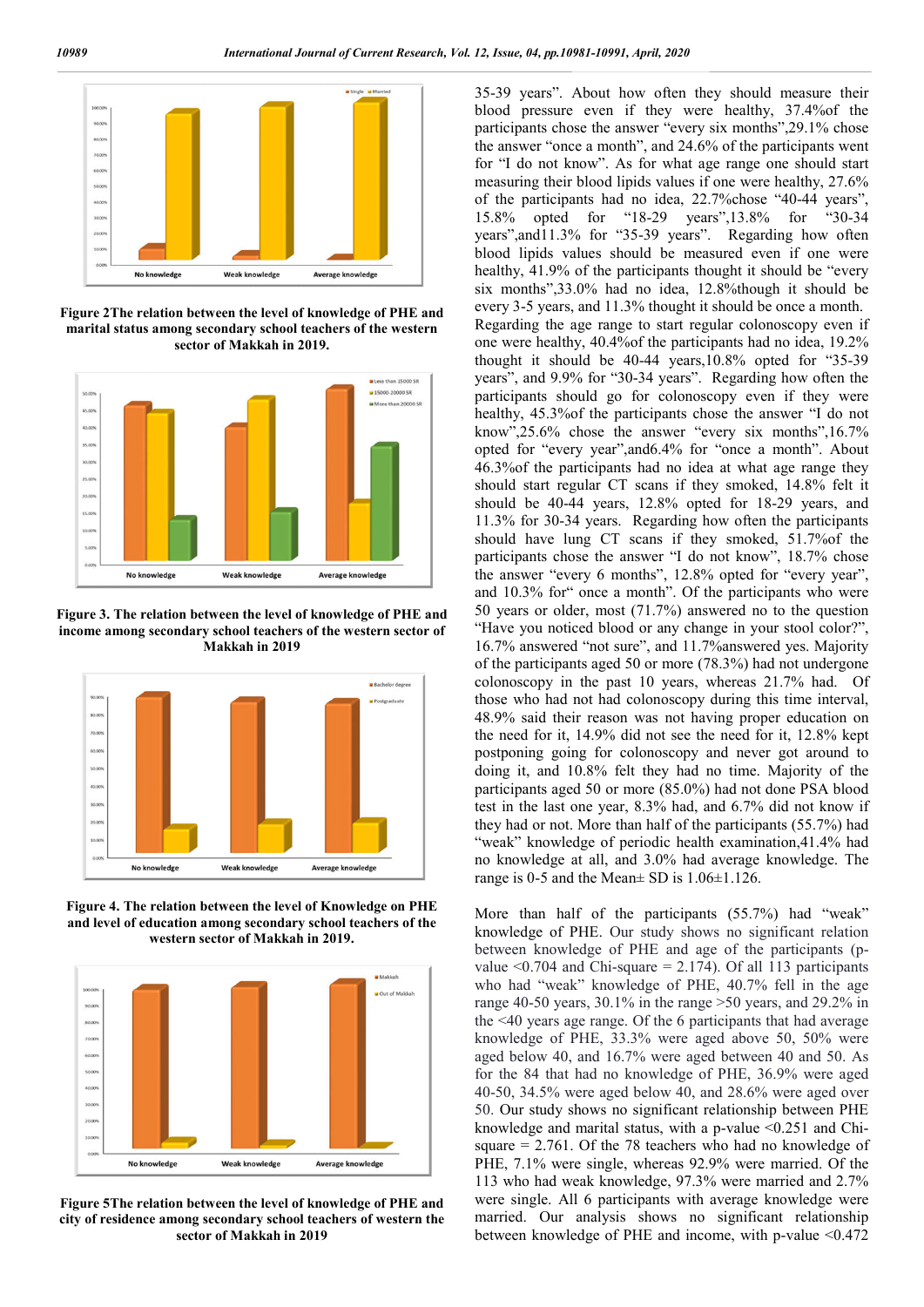and Chi-square = 3.542. Of the 84 teachers with no knowledge of PHE, 45.2% earned less than 15000 SR,42.9% earned 15000-20000 SR, and 11.9% earned more than 20000 SR. Of the 113 with weak knowledge, 46.9% earned between 15000- 2000 SR, 38.9% earned less than 15000 RS, and 14.2% earned more than 20000 RS. Of the participants with average knowledge,50.0% earned less than 15000 SR,33.3% earned more than 20000 SR, and 16.7% earned 15000- 20000 SR. The study shows no significant relationship between knowledge of PHE and level of education, with p-value <0.849 and Chisquare  $= 0.328$ . Of all participants with no knowledge of PHE, 86.9% had Bachelor's degrees and 13.1% had postgraduate degrees. Of those with weak PHE knowledge, 84.1% had Bachelor's degrees and 15.9% had postgraduate degrees. Of those with average knowledge, 83.3% had Bachelor's degrees and 16.7% had postgraduate degrees. The study shows no significant relationship between PHE knowledge and city of residence, with p-value  $\leq 0.629$  and Chi-square = 0.927. 96.4% of those with no PHE knowledge lived in Makkah, while 3.6% of the same set lived outside Makkah. 98.2% of those with weak knowledge lived in Makkah, while 1.8% lived outside Makkah. All 6 participants with average knowledge lived in Makkah.

# **DISCUSSION**

Periodic health examination (PHE) is a form of preventive medical service, which is associated with reduced morbidity and mortality and may lead to early diagnosis of illness and reduced health care cost (20). This study was conducted to evaluate the level of knowledge of periodic health examination among teachers and, therefore, to assess the need to increasing the knowledge of and training on PHE. A good number of the respondents (45.3%) were aware of the appropriate definition of periodic health examination (see Table 2), and this data corresponds with related data in other parts of the world (Broyles *et al*., 2000). The majority of participants (73.9%) did not go for periodic examination. This could be due to the participants' lack of information about the PHE service at the Ministry of Health, as indeed the results show that well over half of the participants (78.3%) were not aware of this service. Most of the participants (80.5%) attributed the low level of awareness to inadequate campaigns about the service (see table 3). More than half of the participants (55.7%) had "weak" knowledge of periodic health examination, 41.4% had no knowledge, and 3.0% had average knowledge, with a range of 0-5 and Mean  $\pm$ SD of 1.06 $\pm$ 1.126. The reason for this majorly no and weak knowledge may be attributed to work stress, since participants were often busy and never got to attend sensitization programs on PHE, level of education, and age. These findings correspond with those in studies focused on other parts of the world (Chee, 2003).

# **REFERENCES**

- Albaloushi, N. N., Alomair, S. A., & Ali, S. I. (2015). Attitude towards performance of medical checkups: a survey from Eastern province of Saudi Arabia. *Int J Eng Res Appl*, *2*, 57-9.
- Allison, Y. Y., Cheung, W. Y., Goddard, K. J., Horvat, D., & Olson, R. A. 2015. Follow-up patterns of cancer survivors: A survey of Canadian radiation oncologists. *Journal of Cancer Survivorship*, *9*(3), 388-403.
- Almalki, M., FitzGerald, G., & Clark, M. 2011. Health care system in Saudi Arabia: an overview
- Alsanea, N., Abduljabbar, A. S., Alhomoud, S., Ashari, L. H., Hibbert, D., & Bazarbashi, S. 2015. Colorectal cancer in Saudi Arabia: incidence, survival, demographics and implications for national policies. *Annals of Saudi medicine*, *35*(3), 196-202.
- Aydın, H., Fındıklı, H. A., Tutak, A. S., Aydın, B., & Algın, A. 2017. Muscular hypertrophy as atypical initial presentation of hypothyroidism. *Acta Endocrinologica (Bucharest)*, *13*(4), 506.
- Broyles, R. W., Narine, L., Brandt Jr, E. N., & Biard-Holmes, D. 2000. Health risks, ability to pay, and the use of primary care: is the distribution of service effective and equitable?. *Preventive Medicine*, *30*(6), 453-462.
- Canadian Medical Association. 1979. The periodic health examination. Canadian Task Force on the Periodic Health Examination.
- Chee, H. L., Rashidah, S., Shamsuddin, K., & Intan, O. 2003. Factors related to the practice of breast self-examination (BSE) and Pap smear screening among Malaysian women workers in selected electronics factories. *BMC Women's Health*, *3*(1), 3.
- Culica, D., Rohrer, J., Ward, M., Hilsenrath, P., & Pomrehn, P. 2002. Medical checkups: who does not get them?. American Journal of Public Health, 92(1), 88-91
- Duerksen, A., Dubey, V., & Iglar, K. 2012. Annual adult health checkup: Update on the Preventive Care Checklist Form©. *Canadian Family Physician*, *58*(1), 43-47.
- El Bcheraoui, C., Memish, Z. A., Tuffaha, M., Daoud, F., Robinson, M., Jaber, S. & Al Rabeeah, A. A. 2014. Hypertension and its associated risk factors in the kingdom of saudi arabia, 2013: a national survey. *International journal of hypertension*, *2014*.
- El Bcheraoui, C., Tuffaha, M., Daoud, F., AlMazroa, M. A., Al Saeedi, M., Memish, Z. A., & Mokdad, A. H. 2015. Low uptake of periodic health examinations in the Kingdom of Saudi Arabia, 2013. Journal of family medicine and primary care, 4(3), 342.
- Herman, C. 2006. What makes a screening exam" good"?. AMA Journal of Ethics, 8(1), 34-37.
- Ilesanmi, O. S. 2015. Periodic medical checkup: knowledge and practice in a community in South West Nigeria. *International Journal of Public Health Research*, *5*(1), 576-583.
- Kahl, H., Hölling, H., & Kamtsiuris, P. 1999. Utilization of health screening studies and measures for health promotion. *Gesundheitswesen (Bundesverband der Arzte des Offentlichen Gesundheitsdienstes (Germany))*, *61*, S163-8.
- Kohei, K. A. K. U. 2010. Pathophysiology of type 2 diabetes and its treatment policy. JMAJ, 53(1), 41-6.
- Naeem, Z. 2015. Burden of diabetes mellitus in Saudi Arabia. *International journal of health sciences*, *9*(3), V.
- Romm, F. J., Fletcher, S. W., & Hulka, B. S. 1981. The periodic health examination: comparison of recommendations and internists' performance. Southern medical journal, 74(3), 265-271.
- Sarah Larkins, M. B. B. S., & Gupta, T. S. 2013. Recruitment and retention of general practitioners in rural Canada and Australia: a review of the literature. *Canadian Journal of Rural Medicine*, *18*(1), 13.
- Serrano, M. M., Arriola, E. A., Fernández, C. C., Hernáez, R. R., Prado, M. S., & Martínez-Losa, E*.* 2000. *Differences between young and elderly patients in a protocol for the*